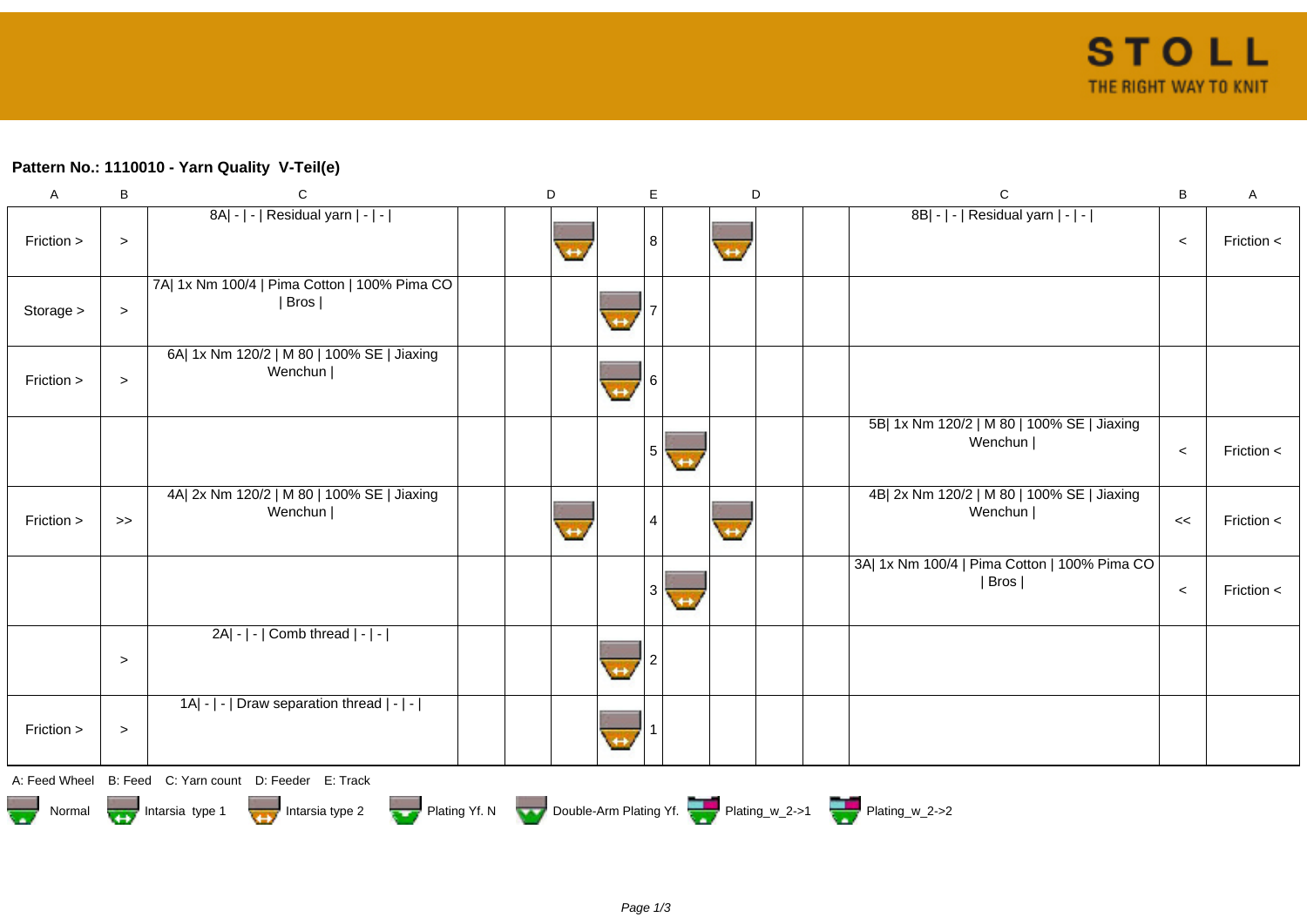## **Pattern No.: 1110010 - Yarn Quality R-Teil(e)**

| $\boldsymbol{\mathsf{A}}$ | B         | ${\bf C}$                                                                        | D |                   | E | D | $\mathbf C$                                            | B       | $\mathsf A$ |
|---------------------------|-----------|----------------------------------------------------------------------------------|---|-------------------|---|---|--------------------------------------------------------|---------|-------------|
|                           |           |                                                                                  |   |                   | 8 |   | 8B  -   -   Residual yarn   -   -                      | $\,<$   | Friction <  |
| Storage >                 | $\, > \,$ | 7A  1x Nm 100/4   Pima Cotton   100% Pima CO<br>  Bros                           |   |                   |   |   |                                                        |         |             |
| Friction >                | $\, >$    | 6A  1x Nm 120/2   M 80   100% SE   Jiaxing<br>Wenchun                            |   | $\leftrightarrow$ |   |   |                                                        |         |             |
|                           |           |                                                                                  |   |                   | 5 |   | 5B  1x Nm 120/2   M 80   100% SE   Jiaxing<br>Wenchun  | $\,<$   | Friction <  |
|                           |           |                                                                                  |   |                   |   |   | 4B  2x Nm 120/2   M 80   100% SE   Jiaxing<br>Wenchun  | $\,<$   | Friction <  |
|                           |           |                                                                                  |   |                   | 3 |   | 3A  1x Nm 100/4   Pima Cotton   100% Pima CO<br>  Bros | $\prec$ | Friction <  |
|                           | $\geq$    | $2A - - $ Comb thread $ - - $                                                    |   |                   |   |   |                                                        |         |             |
| Friction >                | $\, >$    | 1A  -   -   Draw separation thread   -   -                                       |   |                   |   |   |                                                        |         |             |
|                           |           | A: Feed Wheel B: Feed C: Yarn count D: Feeder E: Track                           |   |                   |   |   |                                                        |         |             |
|                           |           | Normal More Intarsia type 1 Intarsia type 2 Plating Yf. N Double-Arm Plating Yf. |   |                   |   |   |                                                        |         |             |